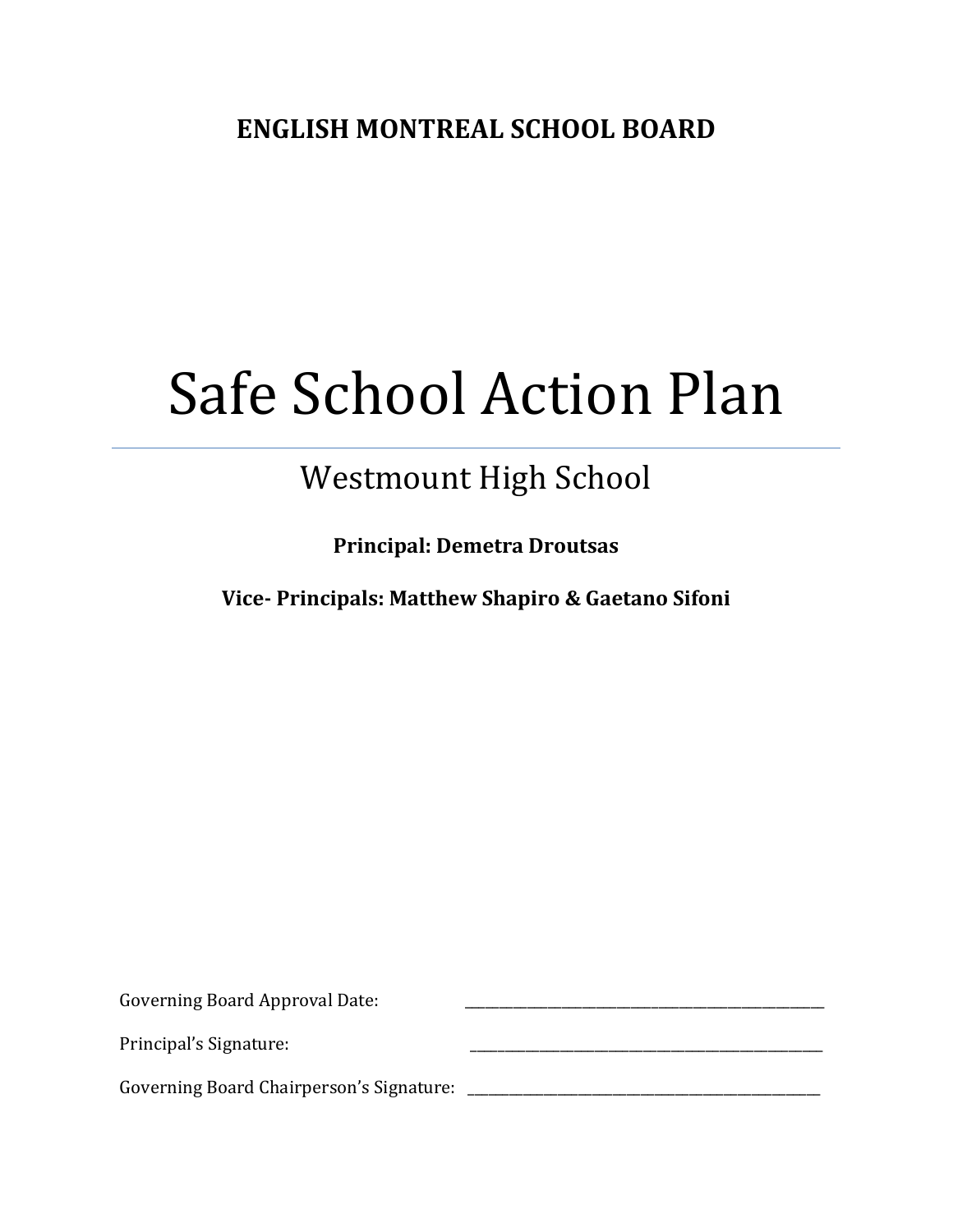### **Safe School Action Team Members:**

|       | <b>Name</b>            | <b>Title</b>                      |
|-------|------------------------|-----------------------------------|
|       | Demetra Droutsas       | Principal                         |
| 3     | Gaetano Sifoni         | Vice-Principal                    |
| $-4.$ | <b>Matthew Shapiro</b> | Vice-Principal & SSAT Coordinator |
| 5.    | Karen Allen            | Guidance Counsellor               |
| 6.    | <b>Mandy Moreno</b>    | Guidance Counsellor               |
| 7.    | Samantha Smith         | Spiritual Animator                |
| 8     | Andri Meades           | <b>Staff Coordinator</b>          |

#### **1.0 Westmount High Safe School Action Team**

 Westmount High School's Safe School Action Team's coordinators meet regularly. As such, ideas and projects are transferred to staff in a timely and well planned manner, making the process as quick and transparent as possible to all staff members. Meetings, however, remain flexible as to work around emergencies and/or special circumstances.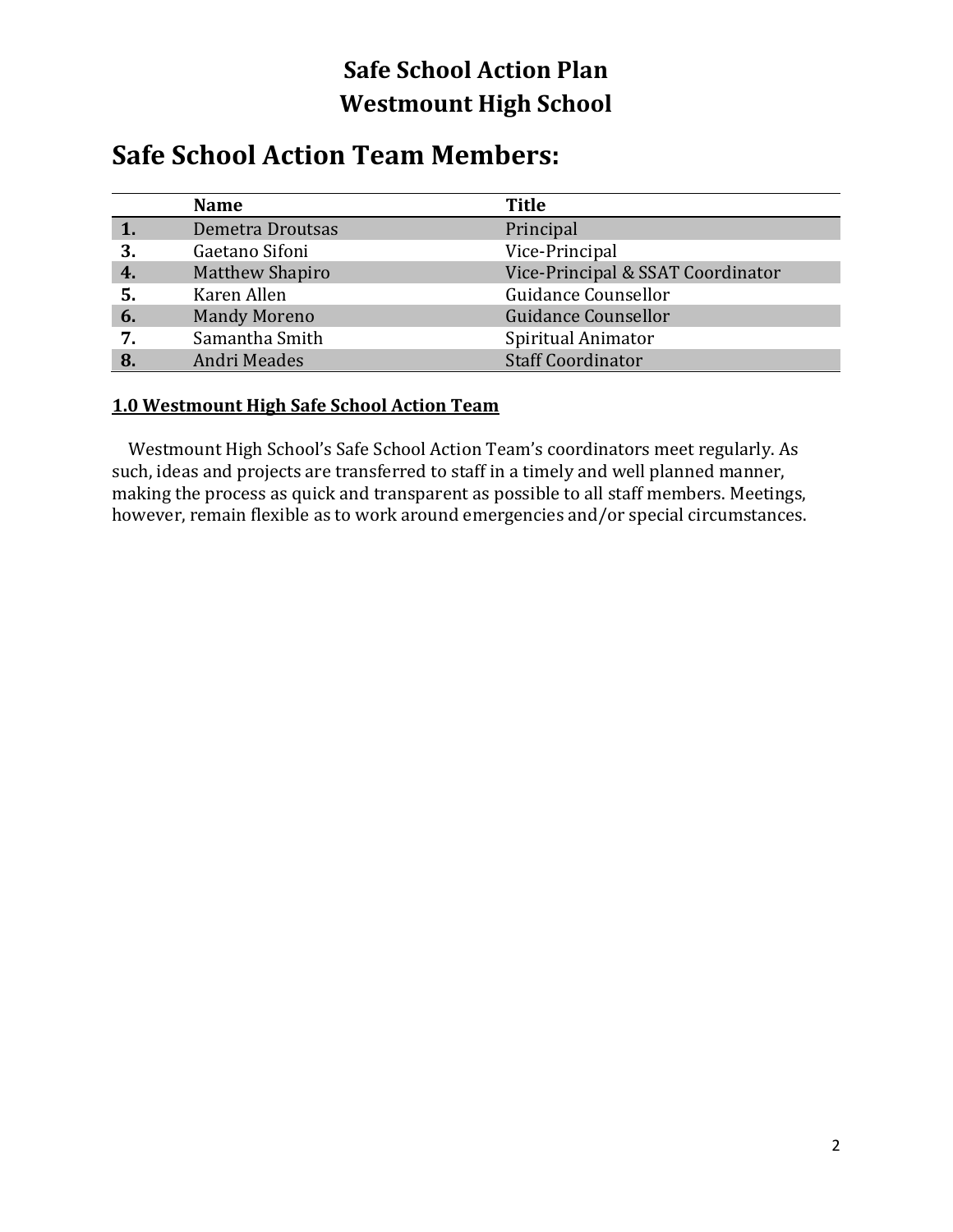#### **1.1Assessment Tools:**

 The Safe School Action Committee (SSAT), in congruence with school administration, as well as staff, use five distinctive yet complimentary assessment tools to measure the overall well-being of students as well as general school climate. These five assessment tools are provided below.

- 1) Level Meetings: Each term, administration, school social service workers and all teachers of a given level meet to discuss at-risk students regarding academics and behaviour.
- 2) Tell Them From Me Survey: A student survey that focuses on students' perception of school related issues: academics, social, emotional, safety etc...
- 3) School Social Services Reports: Student services staff members, who speak directly with students can offer accounts of what may be going on behind the scenes amongst the student body.
- 4) Multi-Disciplinary Team Meetings: Meetings held regularly with student services staff and administrators with the intent of providing for students struggling with various issues.
- 5) Supervising Staff Members: Staff members use their supervision time as an opportunity to assess the safety of the students at a given time throughout the day. This also provides a first-hand account of the daily activities of students during their breaks and lunch hour and also opens the door to students who wish to communicate with teachers and discuss issues of safety and well-being.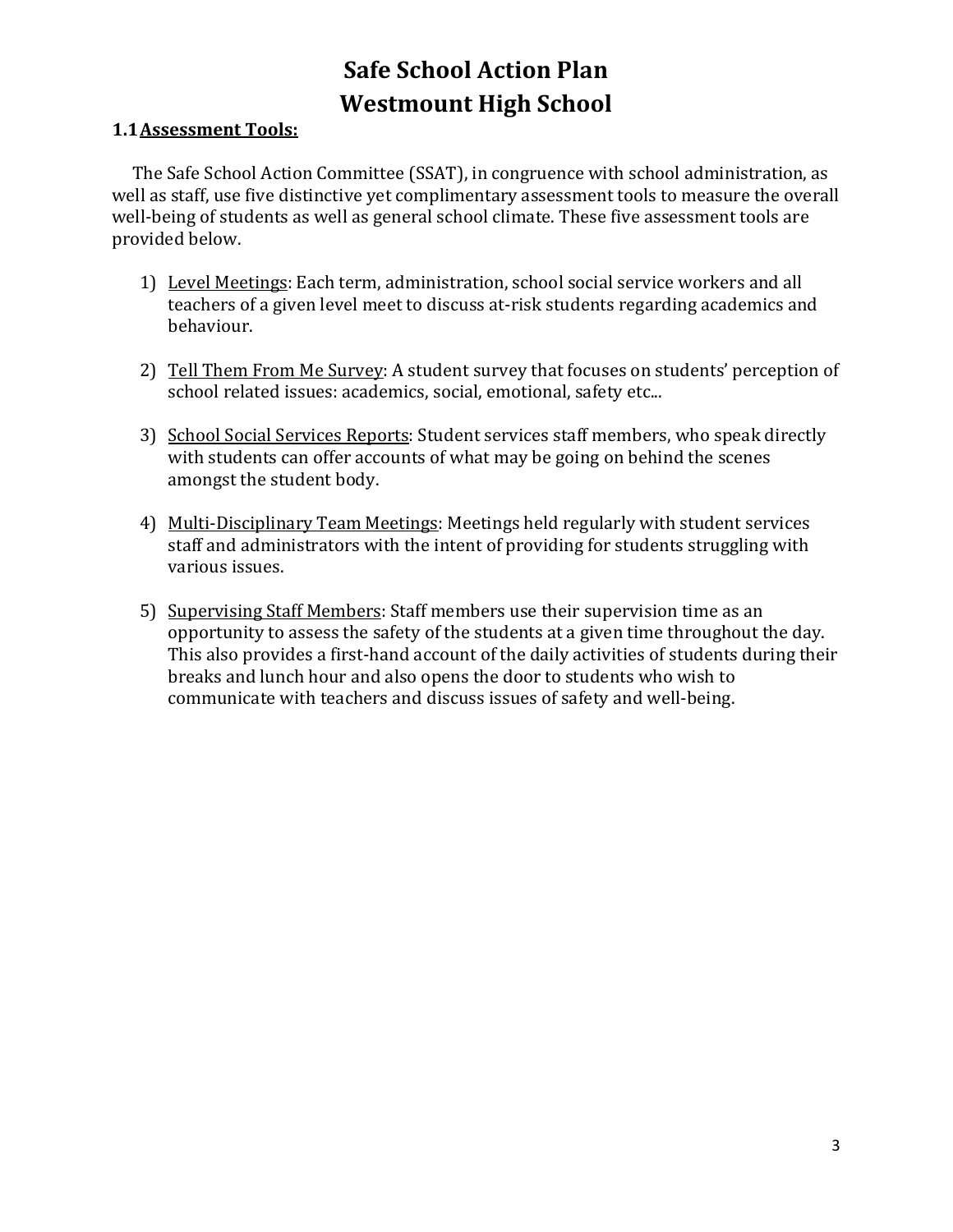#### **1.2 Data Analysis:**

 By compiling data and considering the results gathered using the assessment tools, a better picture is painted of the areas of strength and concern regarding our students and their safety. The table below shows the results of the most recent assessment.

| <b>Areas of Strength</b>                     | <b>Areas of Concern</b>                     |  |
|----------------------------------------------|---------------------------------------------|--|
| A strong sense of belonging amongst          | Self destructive behavior; Self injury &    |  |
| general student population (exception of     | Drugs                                       |  |
| grade 9 girls; as noted)                     |                                             |  |
| A general positive rapport between           | Grade 7 & 8 students; transitioning to high |  |
| teachers & students                          | school, creating a sense of belonging       |  |
| A sense of community developed within        | Grade 9 girls; lack of belonging, poor      |  |
| <b>Westmount High School</b>                 | interaction skills & self esteem problems   |  |
| Strong overall sentiment of safety at school | Cyberbullying                               |  |
| A very diverse student body & school staff   | Objectification of Sexuality and over       |  |
| that are both extremely accepting and open   | acceptance of sexual advances/language      |  |
| to our differences                           |                                             |  |
|                                              | Anxiety both social and academic            |  |

#### **1.3 Priorities:**

 The SSAC uses the data gathered and the results compiled to prepare a list of priorities to address during the Committee meetings. This helps guide discussion, and most importantly, to work on solutions to best attenuate the areas of concern. Many cases highlighted in the areas of concern, are attributable to more natural occurrences in the life of a teenager, and thus, solutions considered prioritize establishing systems to improve the processes already in place. Other concerns identified are more specific to our school and/or the present social times and therefore require the creation and prioritization of initiatives to address them. This is where the SSAC thrives on bringing valuable input from teachers and administration alike, and working as a team of specialists to find the best solutions for a given problem. Oftentimes, it is a multi-tiered approach which is favoured, and involves many players and several strategies to achieve a specific goal.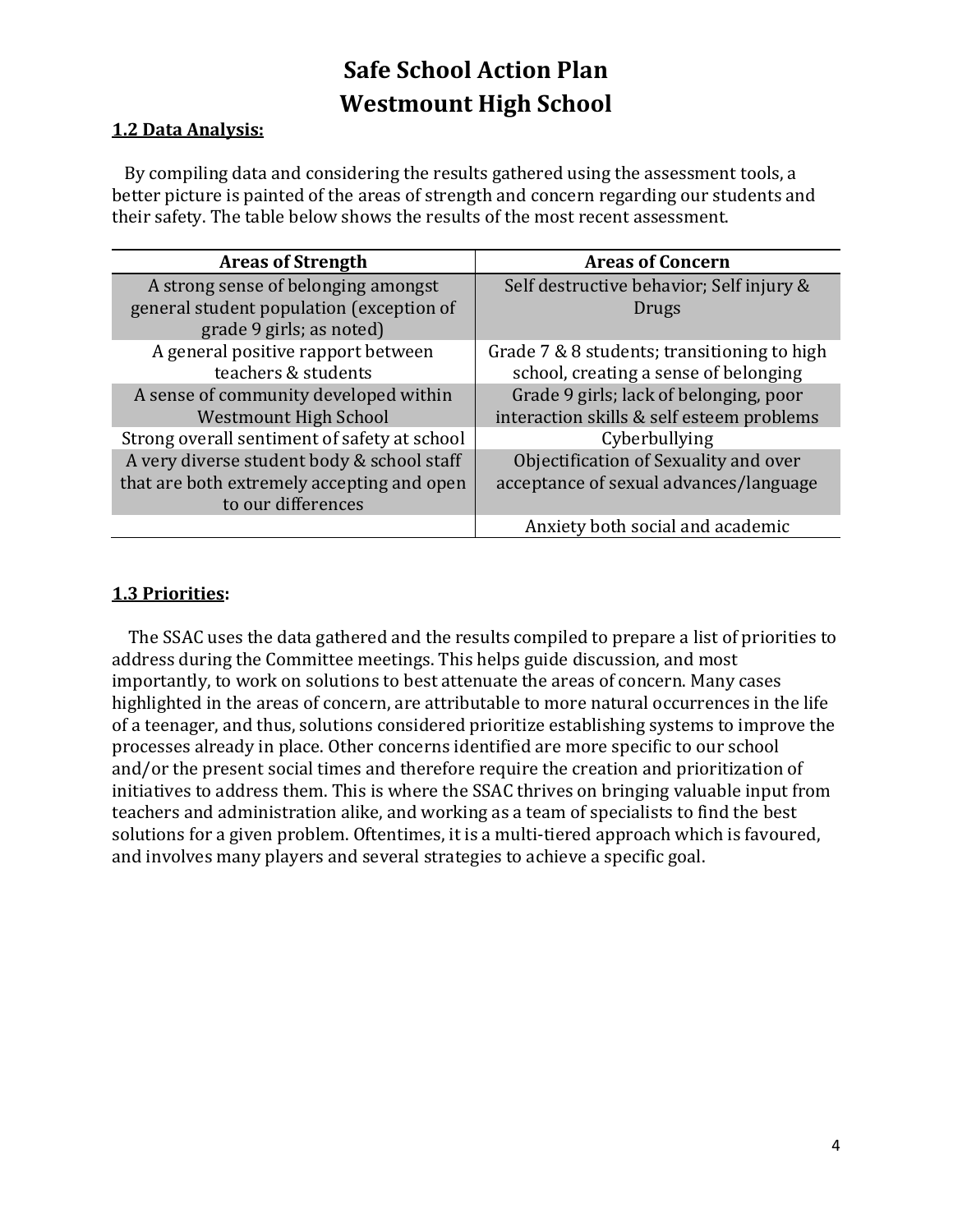#### **2.0 Objectives (2018-2019):**

 The SSAC will focus on the following elements during the 2018-2019 school year. Each of them are prioritized to be met at certain times. This list is not exhaustive and can be changed and modified according to needs which may arise during subsequent meetings of the SSAC. The objectives presently in place as well as the current measures to meet them are as follows:

#### 1) **To increase the number of bullying incidents which are reported, as many go unreported**.

WHS has made efforts to making the reporting of bullying incidents as easy and comfortable for the students as possible. Students can make a report with any staff member. Students can also file a report to the administration anonymously through the school website.

#### 2) **Institute the measures outlined in the school code of conduct in regards to bullying.**

This goal is to be met throughout the year as students are made more and more aware of the policies in place. The Administration will begin from day one, fully implementing the rules as outlined in the Code of Conduct.

Following the 2018/19 school year the Code of Conduct in respects to bullying was adapted to fit the needs that had arisen during the school year.

#### 3) **Reduce the number of bullying incidents.**

As goals 1, and 2 are achieved, we hope that they cause a decrease in the number of bullying incidents at WHS. Once the students see that it is a matter that the school takes very seriously and has serious consequences, we expect them to learn that it is not welcome behaviour. Administration will keep track of the number of incidents that they have dealt with throughout the year.

#### 4) **Learn from our students**.

What are the different ways bullying has moved into the online world? How can we as a school/staff/administration help to protect and enforce rules on the World Wide Web? Learning is an ongoing process and students have a lot to teach us, especially with current trends. We would like to increase our understanding of their realities, especially in the social media realm.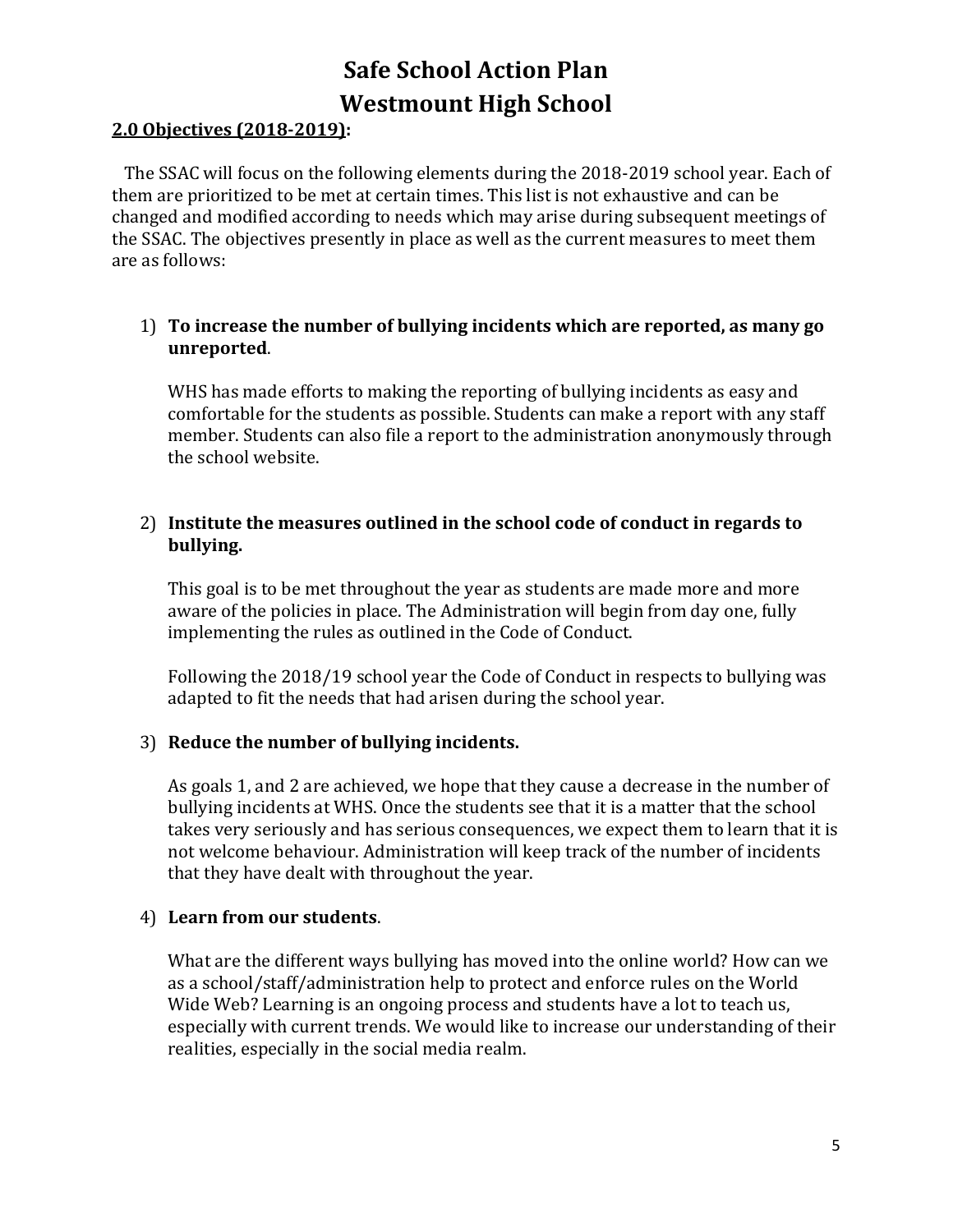#### **5) Introduce Safe School Themed Activities Throughout the Year.**

Now a couple of years old, the Safe School Committee has previously focussed our attention on establishing itself and setting the necessary groundwork; creating the action plan, adapting school supervision, thorough analysis of the Tell Them From Me survey results etc...

#### **3.0 Existing Prevention Measures:**

 The Committee has documented descriptions of existing prevention measures as well as their application frequencies. This provides a scaffold on which to build further measures and improve the school's capacity to solve bullying issues.

| <b>Description</b>                                                                                                                                                                                                                          | <b>Concern Addressed</b> | <b>Frequency</b>                     |
|---------------------------------------------------------------------------------------------------------------------------------------------------------------------------------------------------------------------------------------------|--------------------------|--------------------------------------|
| <b>Level Assemblies:</b><br>Discussing the Code of Conduct, School<br>Initiatives, School Spirit & Academic, Athletic<br>Achievements                                                                                                       | All                      | 3 annually                           |
| <b>School Presentations:</b><br>Presentations from specialists: Genocide<br>Foundation, Auberge Shalom, Black History<br>Month                                                                                                              | All                      | $2 - 3$ annually                     |
| <b>School Programs &amp; Groups:</b><br>Different school groups/organizations who<br>help foster a sense of belonging, build self-<br>esteem, teach leadership skills etc<br>i.e. Prefects, Student Council, L.O.V.E, Big<br>Brother/Sister | All                      | Throughout the<br><b>School Year</b> |
| <b>Modelling Correct Behaviour</b><br>WHS staff & administration continually<br>promote and model polite, accepting, honest<br>behaviour amongst students.                                                                                  | All                      | Every Day                            |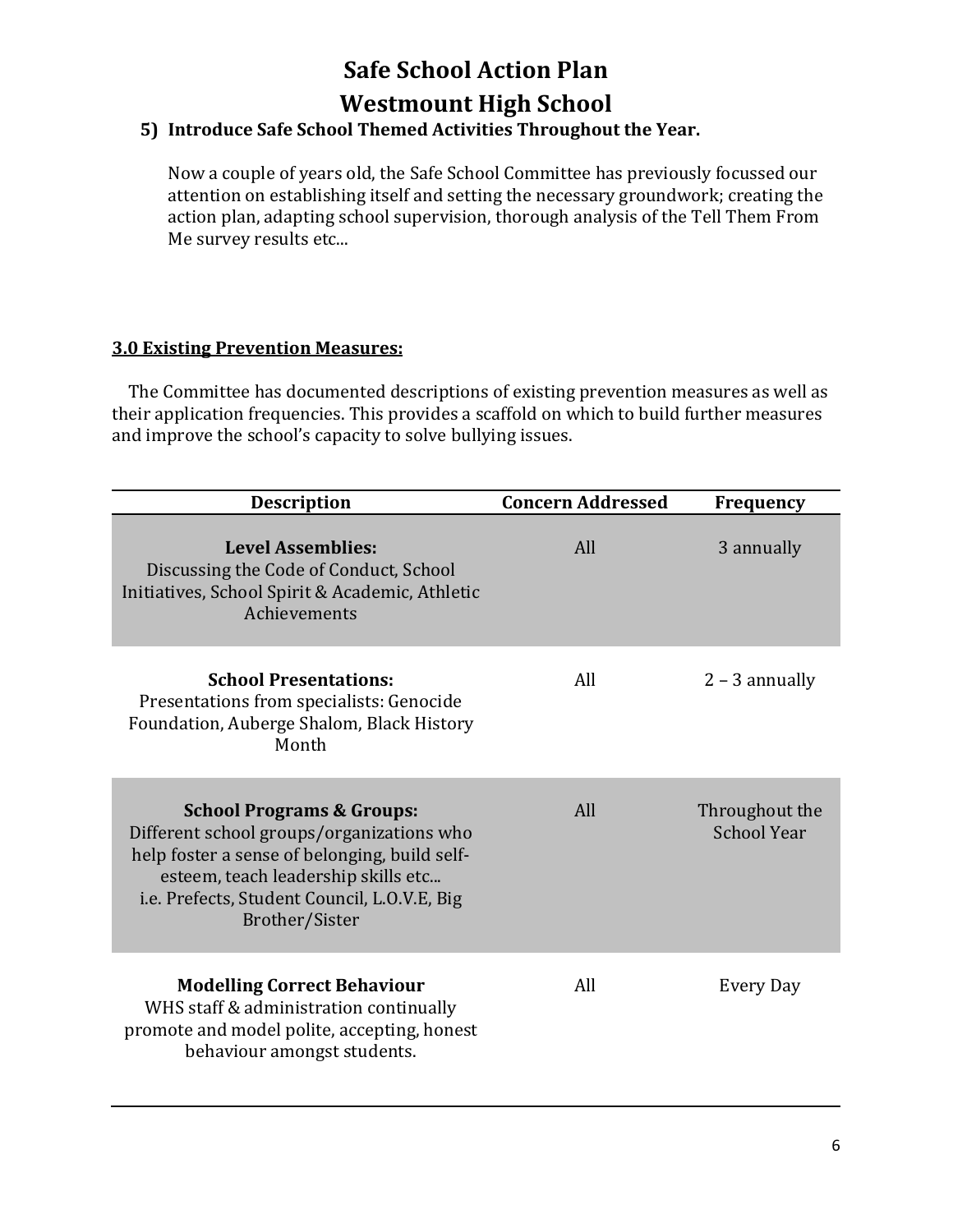| <b>Vigilant Supervision</b><br>WHS staff & administration are vigilant in<br>their supervision of the entire school to<br>ensure a safe environment for the students                                                                                                                                                                                                            | All | <b>Every Day</b>       |
|---------------------------------------------------------------------------------------------------------------------------------------------------------------------------------------------------------------------------------------------------------------------------------------------------------------------------------------------------------------------------------|-----|------------------------|
| <b>Code Of Conduct</b><br>WHS staff & administration strictly enforce<br>the rules in regards to bullying as written in<br>the school's code of conduct                                                                                                                                                                                                                         | All | Every Day              |
| <b>Anonymous Reporting</b><br>Through a link on the school website,<br>students are able to remain anonymous<br>when reporting bullying incidents.                                                                                                                                                                                                                              | All | Throughout the<br>Year |
| <b>Bullying Education</b><br>The Ethics department has introduced a<br>bullying education unit to all grade levels.<br>Students will learn the important definitions<br>as well as go over some strategies on dealing<br>with bullies & being bullied.                                                                                                                          | All | Term 1                 |
| <b>Anti-Bullying Library</b><br>The school library has been stocked with a<br>series of bullying themed books, giving<br>students a quiet outlet for gaining<br>information and strength.                                                                                                                                                                                       | All | Every year             |
| <b>Experiential Activities</b>                                                                                                                                                                                                                                                                                                                                                  | All | Throughout the         |
| Done through various classes and across all<br>grade levels. A leadership expert has<br>developed a series of experiential activities<br>that make students think about their actions.<br>All activities are tied into the #WHS Think<br>Smart campaign. Each grade level's activities<br>are geared specifically towards a bullying<br>theme more specific to their age group; |     | year                   |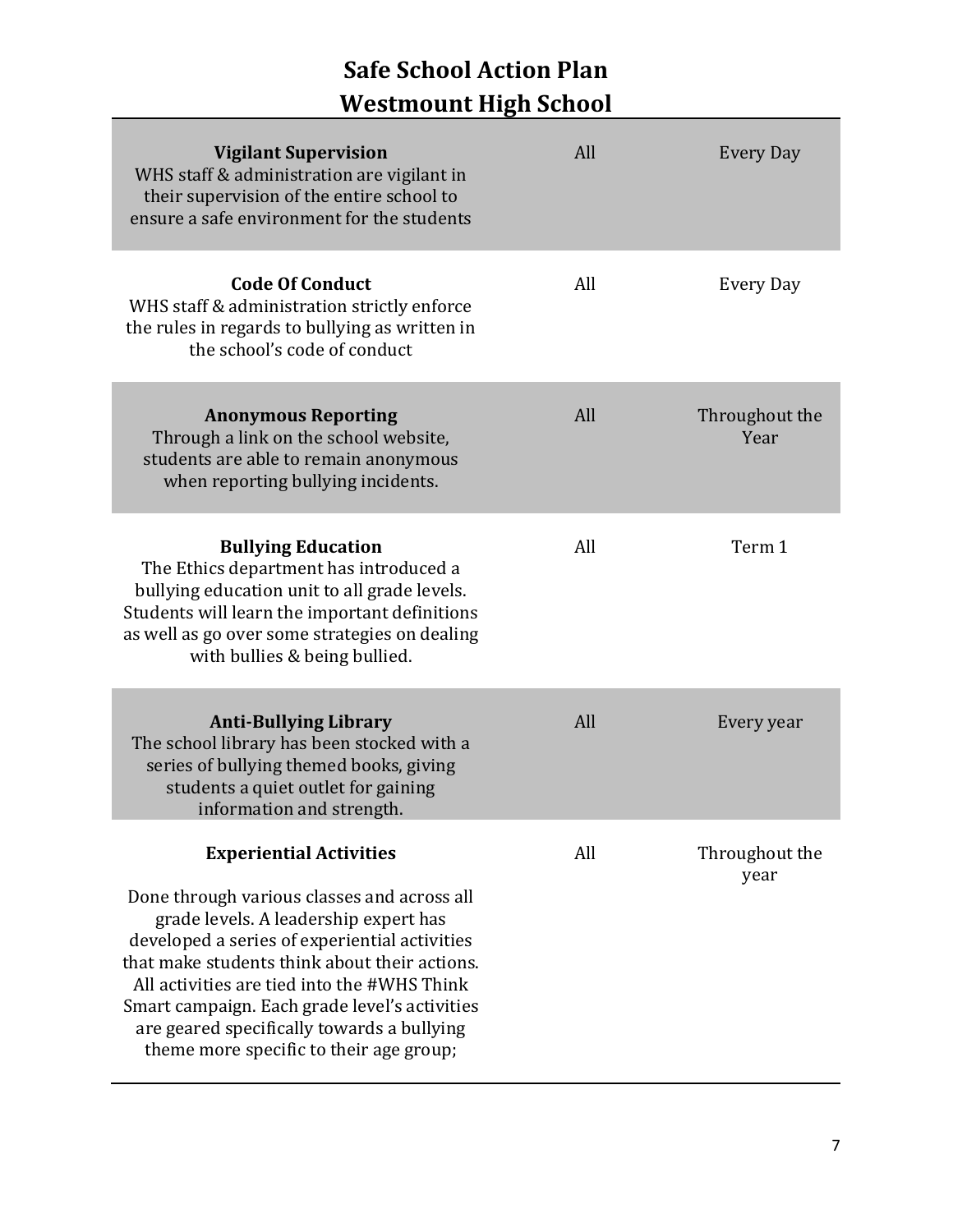Grade 7: Thinking about what you say and the effect your words can have. (done in Ethics class at the beginning of the year)

Grade 8: Dealing with the first feelings of sexuality and sexual appropriateness. (done in Core classes in the Spring)

Grade 9: Developing self esteem. (done in English classes in early November)

Grade 10: Peer pressure, drugs and alcohol. (done in English classes, early 3rd term)

Grade 11: Maintaining the momentum and getting through the stress. (done in Ethics classes, end of term 1 and the beginning of term 2)

#### **4.0 Planned Prevention & Action Measures: Initiatives for 2018-2019**

 As there are already a large number of measures in place, we felt it better to focus on improving the existing activities, rather than saturating the year with more.

#### **5.0 Family Engagement:**

 Westmount High has several methods set in place to ensure frequent and up to date information goes out to parents and guardians involved. We feel keeping these ties reinforces our commitment to our community as well as ensuring further the safety of our students.

| <b>Existing Measures</b>                                                                                                                         | <b>Planned Measures</b>                                                   |
|--------------------------------------------------------------------------------------------------------------------------------------------------|---------------------------------------------------------------------------|
| - Various school events inviting<br>the parents to discuss with their<br>children's teachers; Meet the<br>Teacher, Parent-Teacher<br>Interviews. | - PPO and Governing Board<br>involvement in the anti-bullying<br>process. |
| - Communication with teachers<br>through email & Parent/teacher<br>communication forms.                                                          |                                                                           |
| Step 122 & Student Supervisor<br>monitoring the progress of<br>students and maintaining lines<br>of communication with parents.                  |                                                                           |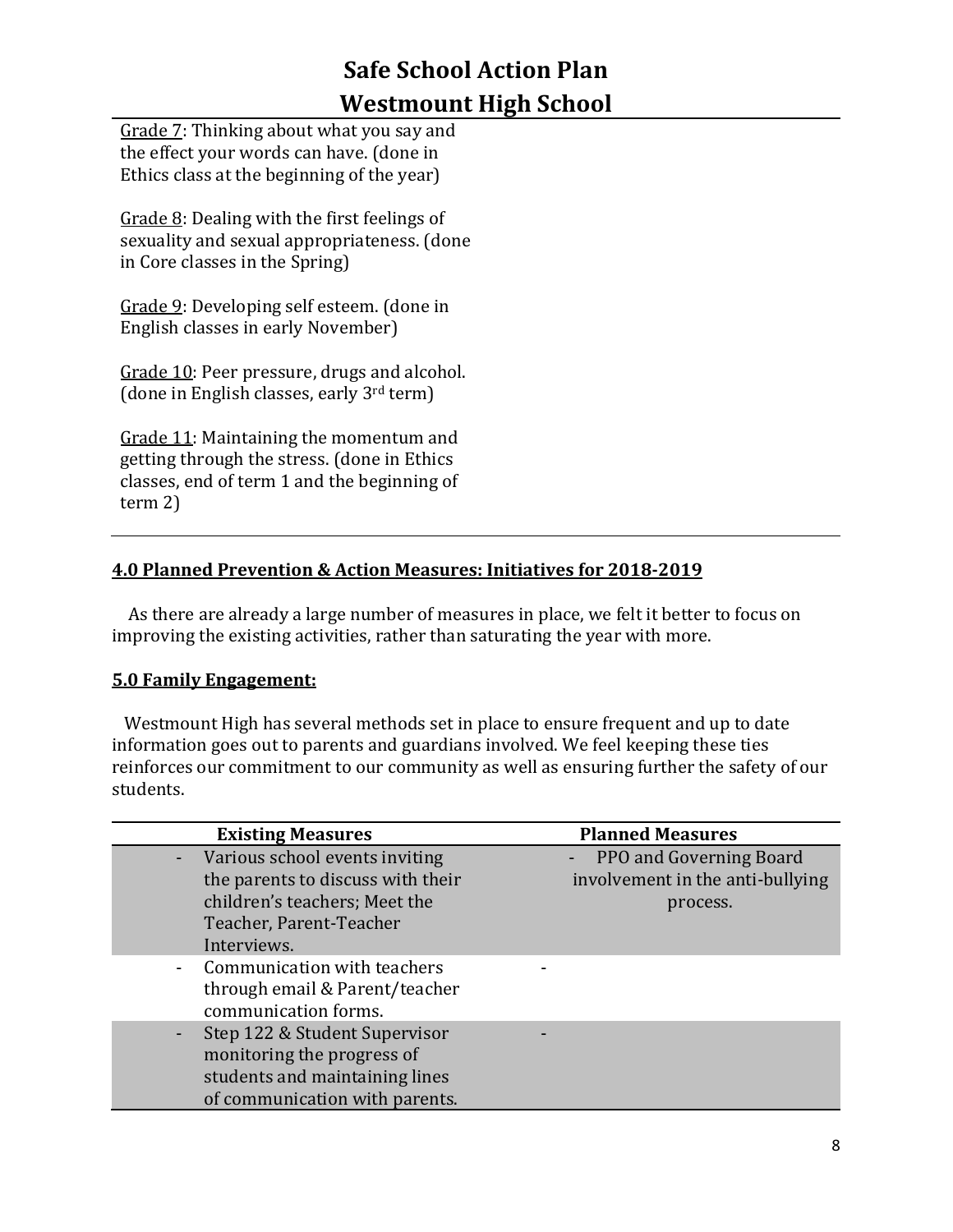#### **6.0 Reporting Procedures:**

 We are attempting to re-establish a process for reporting issues of bullying. The goal of which is to centralize the information, thus giving the administration the opportunity to keep records:

| <b>Supervision</b>                      | <b>Student Reported</b>                  |
|-----------------------------------------|------------------------------------------|
| 1. All supervising teachers will report | 1. The staff member will inform the      |
| any issues they witness in the halls,   | administration of the reported           |
| even behaviours that may be             | incident(s).                             |
| interpreted as playful.                 | 2. VPs will take note of the report and  |
| 2. Administration will keep a record of | will deal with any disciplinary action   |
| the information through GPI.            | needed.                                  |
| 3. Should a behaviour trend emerge      | 3. VPs will also pass on the information |
| from this administration will deal      | to the staff member best suited to       |
| with it.                                | help the victim.                         |

In all cases of suspected bullying, the student reporting the incidents will meet with first an administrator to describe the incident(s). If the administrator believes that this is indeed a case of repeated bullying, the student would then meet with either a) The Safe School Committee coordinator or b) A member of the WHS Social Services team, the choice of who would be up to the student. These staff members would then confer and if it was believed to be a legitimate case of prolonged, repetitive bullying, then it will be recorded appropriately on the bullies record as a bullying incident.

These reporting procedures will be re-evaluated at the end of the year as to their efficacy.

#### **7.0 Measures to Protect Confidentiality:**

 The private nature of the content will be respected fully by the professionals dealing with the specific cases. If the professionals feel that the individual is at-risk of harming themselves or harming another, we are obliged to break confidentiality and report the incident. An anonymous email address has also been created giving students the option of reporting bullying incidents anonymously.